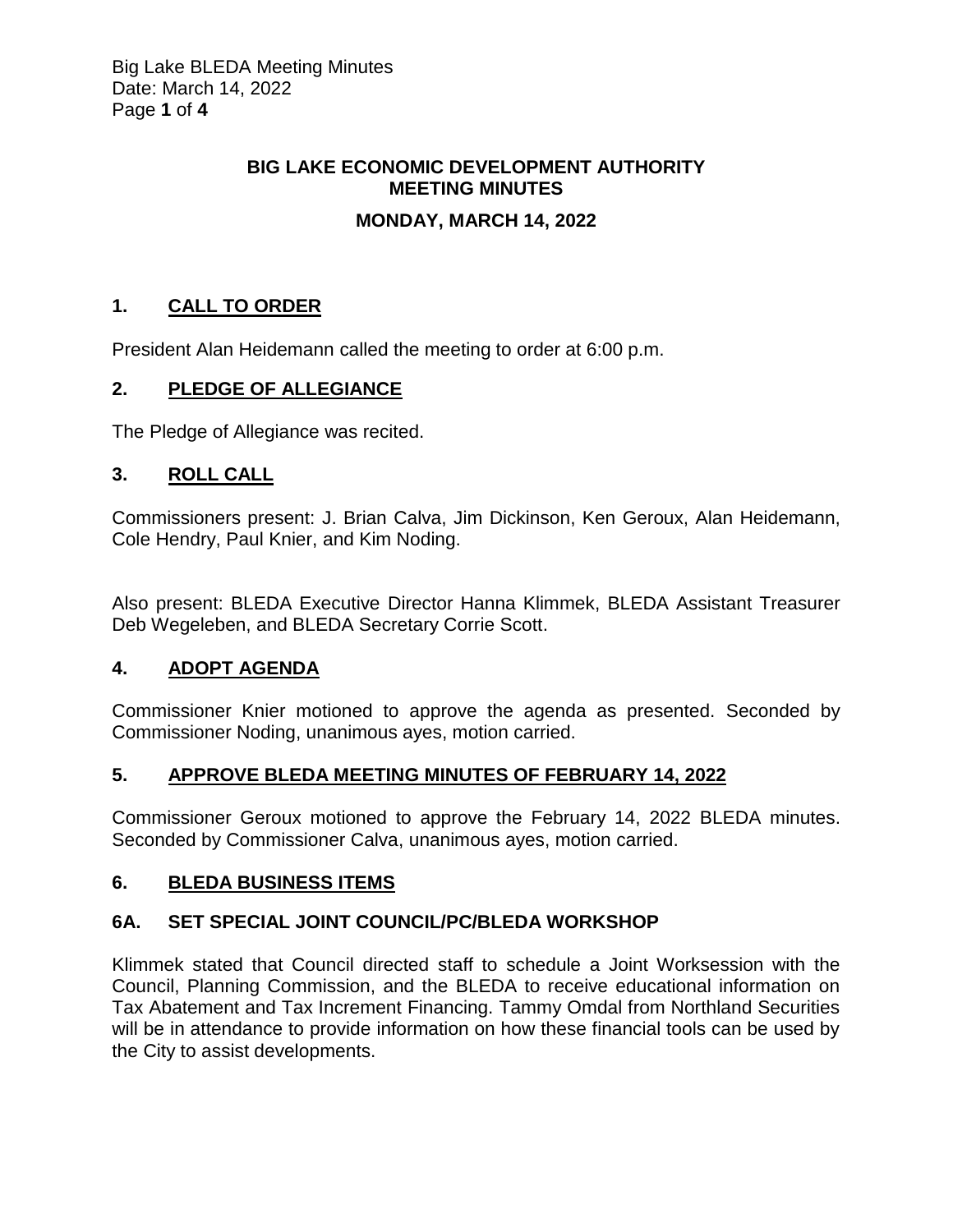Big Lake BLEDA Meeting Minutes Date: March 14, 2022 Page **2** of **4**

Commissioner Knier motioned to set a Special Joint Council/PC/BLEDA Workshop at 5:00 p.m. on Monday, April 11, 2022 in the Big Lake City Council Chambers located at 160 Lake Street North, Big Lake, MN for Tax Abatement and Tax Increment Financing training conducted by Northland Securities. Seconded by Commissioner Calva, unanimous ayes, motion carried.

#### **6B. CITIZEN SURVEY DISCUSSION**

Klimmek reviewed the costs and benefits of a citizen survey and recommended that the BLEDA discuss the potential to lead a citizen survey project.

Calva asked about an example of a City policy that this type of survey could help with. Wegeleben stated that parks, trails, and financial policies could be affected. Dickinson stated that the city he works for puts out an annual survey to residents and they ask questions about street maintenance, snow plowing, communications, and other items to see if the City is spending their efforts efficiently. Noding asked how they conduct their survey. Dickinson stated that they hire a consultant to conduct the survey. Calva asked if Dickinson finds the survey helpful. Dickinson stated that it is the most helpful after two to five surveys so that the data can be compared. He stated that these surveys are expensive, but that the information is valuable.

Calva stated that he is worried about getting rational data due to the lack of interest from residents to take surveys. Dickinson stated that the consultants who conduct these surveys are very careful to ensure the information is not skewed. Knier stated that he feels those who take surveys tend to want more spending from their government and he fears that will skew the data. He stated that he believes the consultant might lead the residents to encourage more government spending. Dickinson stated that the consultants allow the Council to direct them. He stated that having a consultant conduct the survey helps get information from those who will follow through with meaningful answers to the survey questions.

Hendry stated that he would prefer to see a variety of surveying styles including email, phone, text, etc. to avoid information being skewed to one demographic. Dickinson stated that he is unsure on what style a consultant offers, but that it's possible consultants do a variety of survey styles. Calva asked Hendry what tools he uses to get meaningful information at RiverWood Bank. Hendry stated that he looks at Brownbook and the Minneapolis Treasury. He stated that they contract a third party to compare them to other banks to bring to light weaknesses so they can fix them. He stated that he feels this type of survey could bring information that is meaningful to the forefront.

Noding stated that she also feels this type of survey could be beneficial to see what residents feel is working and what is not. Geroux stated that he doesn't feel the survey should be conducted on behalf of the BLEDA. He stated that he doesn't see the benefit at any dollar level. He stated that the City staff and elected officials are easy to get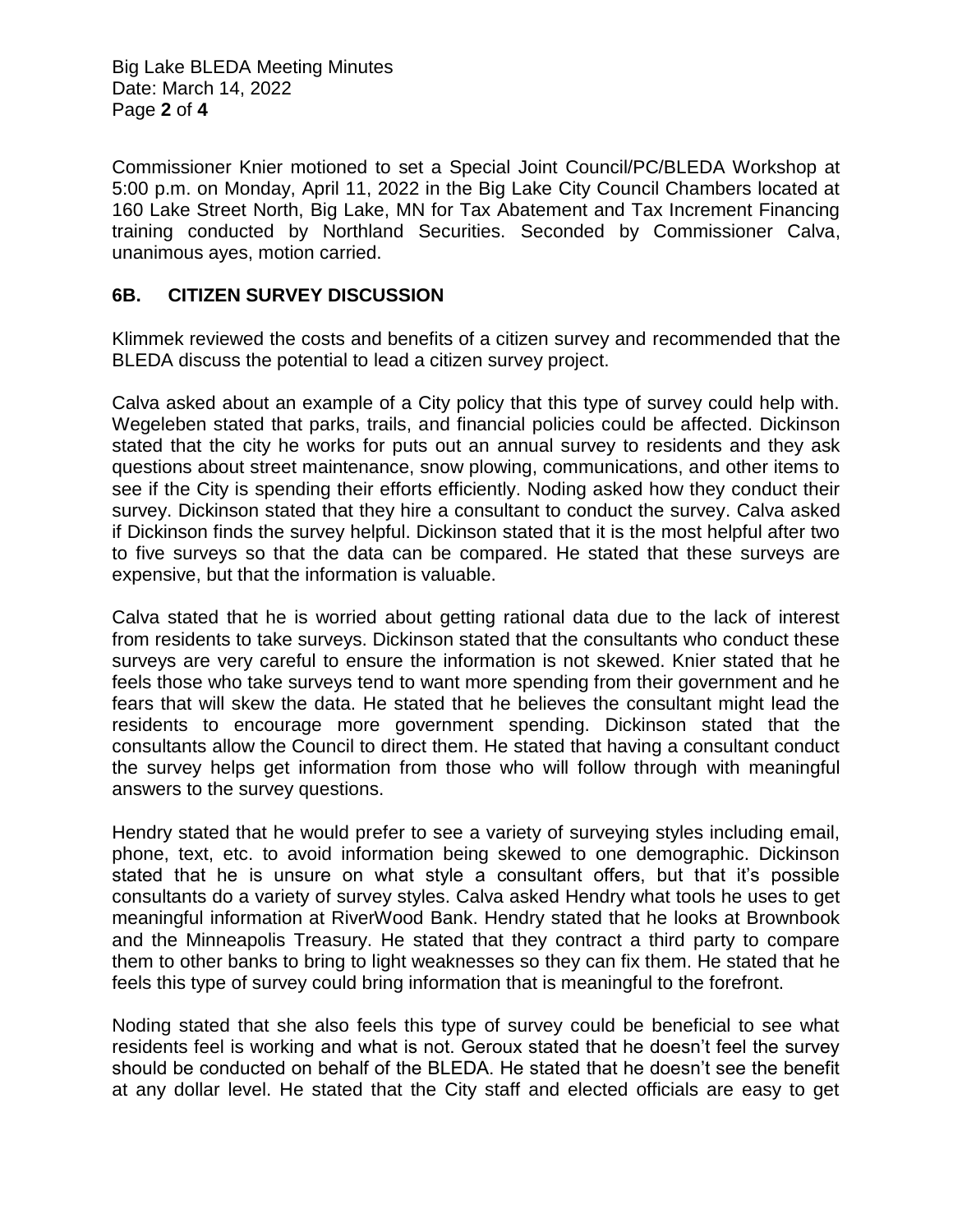Big Lake BLEDA Meeting Minutes Date: March 14, 2022 Page **3** of **4**

ahold of and that there is a level of personal responsibility for a resident who wants to see change. He stated that there are already roads and park plans in place that we can base decisions on. Geroux stated that by electing an official, the residents are saying they have trust that those elected officials will make the right decision. He stated the only time he could see this being necessary is if City staff feels it is necessary to do their jobs.

Dickinson stated that the type of community organization that would value the information from a survey the most would be the school system. He stated that he finds it valuable as you are seeing what the majority of constituents find important, but that it is important to ask the right questions to avoid information being skewed.

Hendry asked about the survey that was done by Como Lake Marketing. Klimmek stated that the difference between the survey done by Como Lake Marketing is that they only targeted stakeholders and leaders within the community and that it was specifically used to market the community. Klimmek stated that she will table this idea for the time being. Dickinson stated that it might make sense to revisit this topic when specific information regarding a decision at the City Council level is needed.

## **6C. BLEDA BUDGET AND LIST OF CLAIMS**

Commissioner Knier motioned to accept the budget report and approve the BLEDA List of Claims for February 2022 as presented. Seconded by Commissioner Noding, unanimous ayes, motion carried.

### **6D. COMMUNITY DEVELOPMENT DEPARTMENT UPDATE**

Klimmek discussed the status of various projects within Community Development. This update included Housing, Commercial and Industrial, BLEDA, Planning and Zoning, Building, and Recreation and Communication.

Noding asked about the progress of Willy McCoy's. Klimmek stated that they are going to submit an application regarding a patio. Knier asked about barriers between the restaurant and neighboring homes. Klimmek stated that she is not aware of this happening and that there are residents who are concerned about noise. Dickinson stated that historically other locations of theirs are respectful of their neighbors. Klimmek stated that they are planning to put in docks.

### **7. OTHER**

Klimmek stated that City Administrator Clay Wilfahrt will be stepping down from his position in April and that she will be taking over as Interim City Administrator for the time being. Geroux asked if City Council has approved the purchase of the building attached to City Hall. Klimmek stated that Council requested an appraisal report before that